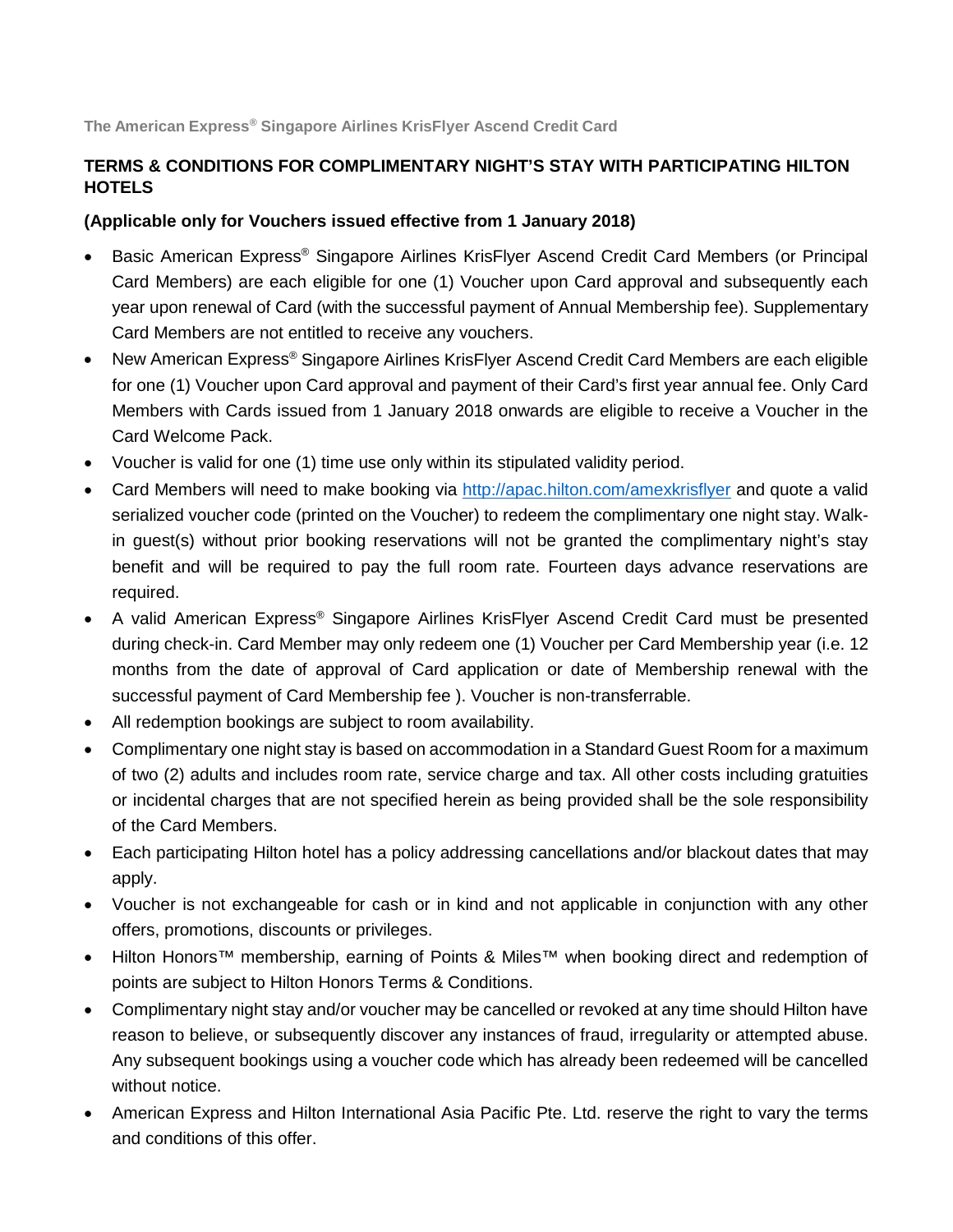## **LIST OF PARTICIPATING PROPERTIES**

| #              | <b>Country</b>   | <b>Hotel Name</b>                       |
|----------------|------------------|-----------------------------------------|
| 1              | Australia        | Doubletree Melbourne Flinders Street    |
| $\overline{2}$ | Australia        | <b>Doubletree Cairns</b>                |
| 3              | Australia        | Doubletree Esplanade Darwin             |
| $\overline{4}$ | Australia        | Doubletree Darwin                       |
| 5              | Australia        | Doubletree Alice Springs                |
| 6              | Australia        | <b>Hilton Adelaide</b>                  |
| $\overline{7}$ | Australia        | <b>Hilton Parmelia Perth</b>            |
| 8              | Australia        | Doubletree Perth Northbridge            |
| 9              | Fiji             | Doubletree Fiji Sonaisali Island Resort |
| 10             | New Zealand      | Doubletree Christchurch                 |
| 11             | New Zealand      | Doubletree Queenstown                   |
| 12             | New Zealand      | Doubletree Wellington                   |
| 13             | Papua New Guinea | <b>Hilton Port Moresby</b>              |
| 14             | China            | Doubletree Guangzhou                    |
| 15             | China            | Doubletree Chengdu Longquanyi           |
| 16             | China            | Doubletree Xiamen Haichang              |
| 17             | China            | Doubletree Golmud                       |
| 18             | China            | Doubletree Xishuangbanna Resort         |
| 19             | China            | Doubletree Xiamen Wuyuan Bay            |
| 20             | China            | Doubletree Guangzhou Science City       |
| 21             | China            | Doubletree Sanya Haitangbay             |
| 22             | China            | Doubletree Chong North                  |
| 23             | China            | Doubletree Beijing                      |
| 24             | China            | Doubletree Hainan Qixianling            |
| 25             | China            | Doubletree Shenzhen Longhua             |
| 26             | China            | Doubletree Heyuan                       |
| 27             | China            | Doubletree Anshun                       |
| 28             | China            | Doubletree Chongqing Wanzhou            |
| 29             | China            | Doubletree Shiyan                       |
| 30             | China            | Doubletree Putian                       |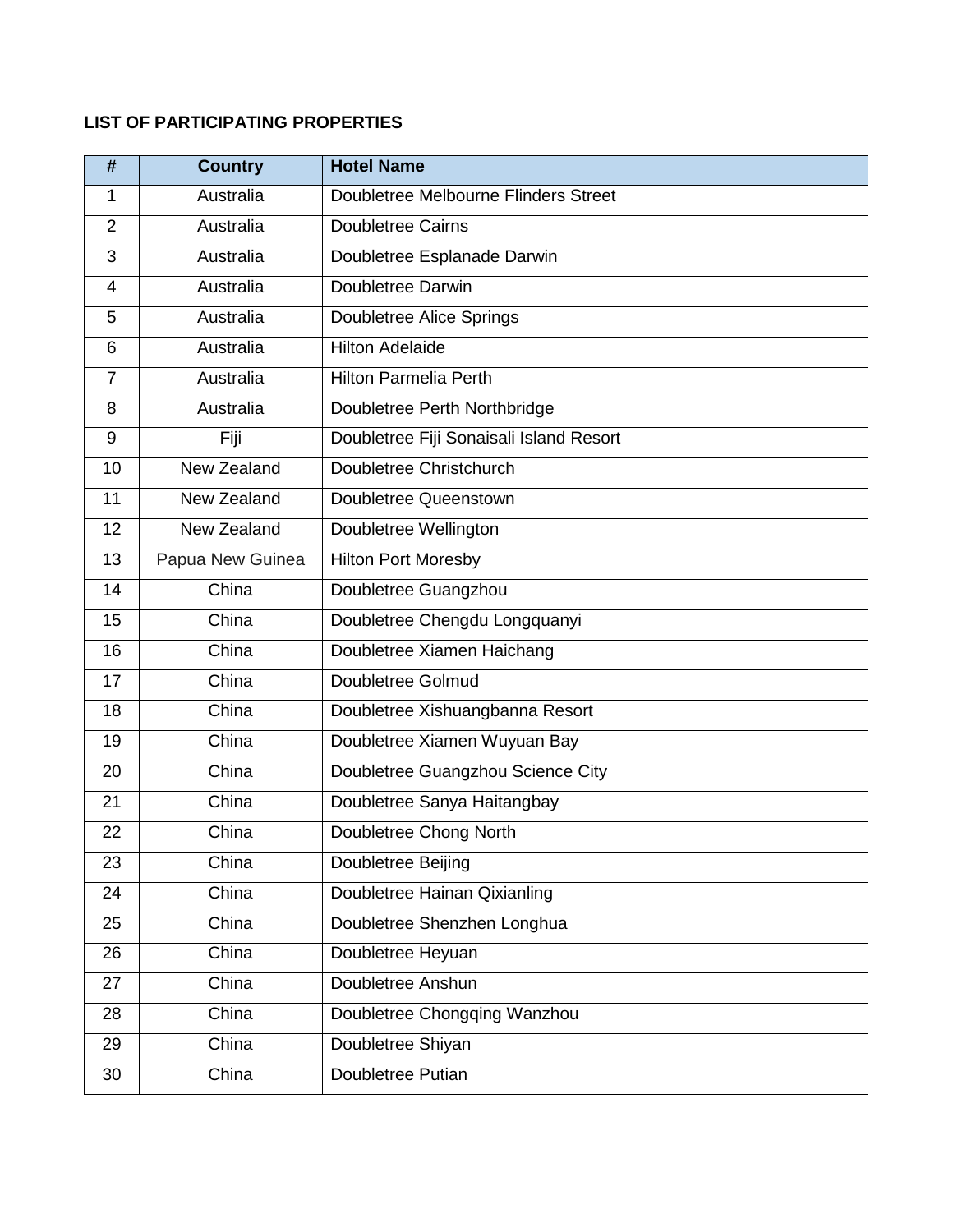| 31 | China | Doubletree Hainan Chengmai             |
|----|-------|----------------------------------------|
| 32 | China | Doubletree Shenyang                    |
| 33 | China | Doubletree Taizhou                     |
| 34 | China | Doubletree Qingdao Jimo                |
| 35 | China | Doubletree Suzhou                      |
| 36 | China | Doubletree Chongqing Nan'an            |
| 37 | China | Doubletree Hangzhou East               |
| 38 | China | Doubletree Wuhu                        |
| 39 | China | Doubletree Jiaxing                     |
| 40 | China | Doubletree Ningbo Beilun               |
| 41 | China | Doubletree Ningbo Chunxiao             |
| 42 | China | Doubletree Anhui-Suzhou                |
| 43 | China | Doubletree Wuxi                        |
| 44 | China | Hilton Garden Inn Hong Kong            |
| 45 | China | Hilton Garden Inn Shanghai Hongqiao    |
| 46 | China | Hilton Garden Inn Guiyang              |
| 47 | China | Hilton Garden Inn Lijiang              |
| 48 | China | Hilton Garden Inn Dandong              |
| 49 | China | Hilton Garden Inn Shenzhen Bao'an      |
| 50 | China | Hilton Garden Inn Fuzhou Cangshan      |
| 51 | China | Hilton Garden Inn Xi An High Tech Zone |
| 52 | China | Hilton Garden Inn Zhongshan Guzhen     |
| 53 | China | Hilton Garden Inn Ningbo               |
| 54 | China | Hilton Garden Inn Foshan               |
| 55 | China | Hilton Garden Inn Chengdu Huayang      |
| 56 | China | Hilton Guangzhou Tianhe                |
| 57 | China | <b>Hilton Nanjing</b>                  |
| 58 | China | <b>Hilton Xian</b>                     |
| 59 | China | <b>Hilton Haikou</b>                   |
| 60 | China | <b>Hilton Dalian</b>                   |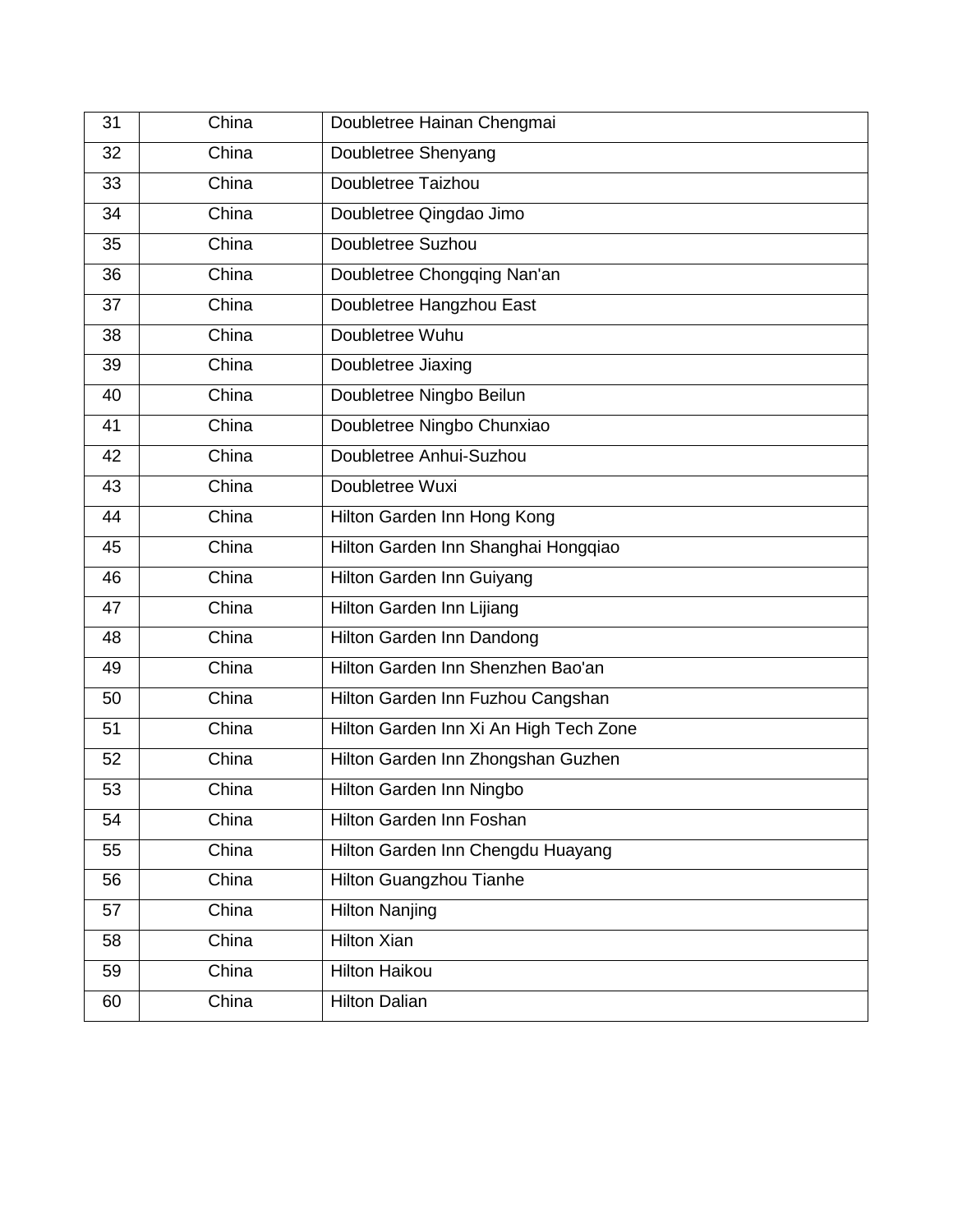| 61 | China | <b>Hilton Wuhan Riverside</b>            |
|----|-------|------------------------------------------|
| 62 | China | <b>Hilton Beijing</b>                    |
| 63 | China | <b>Hilton Chengdu</b>                    |
| 64 | China | <b>Hilton Tianjin Eco-City</b>           |
| 65 | China | Hilton Jiuzhaigou                        |
| 66 | China | <b>Hilton Wuhan Optics Valley</b>        |
| 67 | China | <b>Hilton Quanzhou Riverside</b>         |
| 68 | China | Hilton Zhongshan Downtown                |
| 69 | China | Hilton Changzhou                         |
| 70 | China | <b>Hilton Yantai Gold Coast</b>          |
| 71 | China | <b>Hilton Shijiazhuang</b>               |
| 72 | China | Hilton Urumqi                            |
| 73 | China | <b>Hilton Nanjing Riverside</b>          |
| 74 | China | <b>Hilton Zhengzhou</b>                  |
| 75 | China | <b>Hilton Haikou Meilan</b>              |
| 76 | China | <b>Hilton Zhuzhou</b>                    |
| 77 | China | <b>Hilton Wenchang</b>                   |
| 78 | China | Hilton Sanqingshan                       |
| 79 | China | <b>Hilton Jinan South</b>                |
| 80 | China | <b>Hilton Chongqing</b>                  |
| 81 | China | <b>Hilton Yantai</b>                     |
| 82 | China | <b>Hilton Foshan</b>                     |
| 83 | China | <b>Hilton Hefei</b>                      |
| 84 | China | Hilton Sanya Resort & Spa                |
| 85 | China | Hilton Qingdao Golden Beach              |
| 86 | China | Hilton Guangzhou Baiyun                  |
| 87 | China | <b>Hilton Linzhi</b>                     |
| 88 | China | Hilton Huizhou Longmen                   |
| 89 | China | Hilton Dalian Golden Pebble Beach Resort |
| 90 | China | <b>Hilton Dali</b>                       |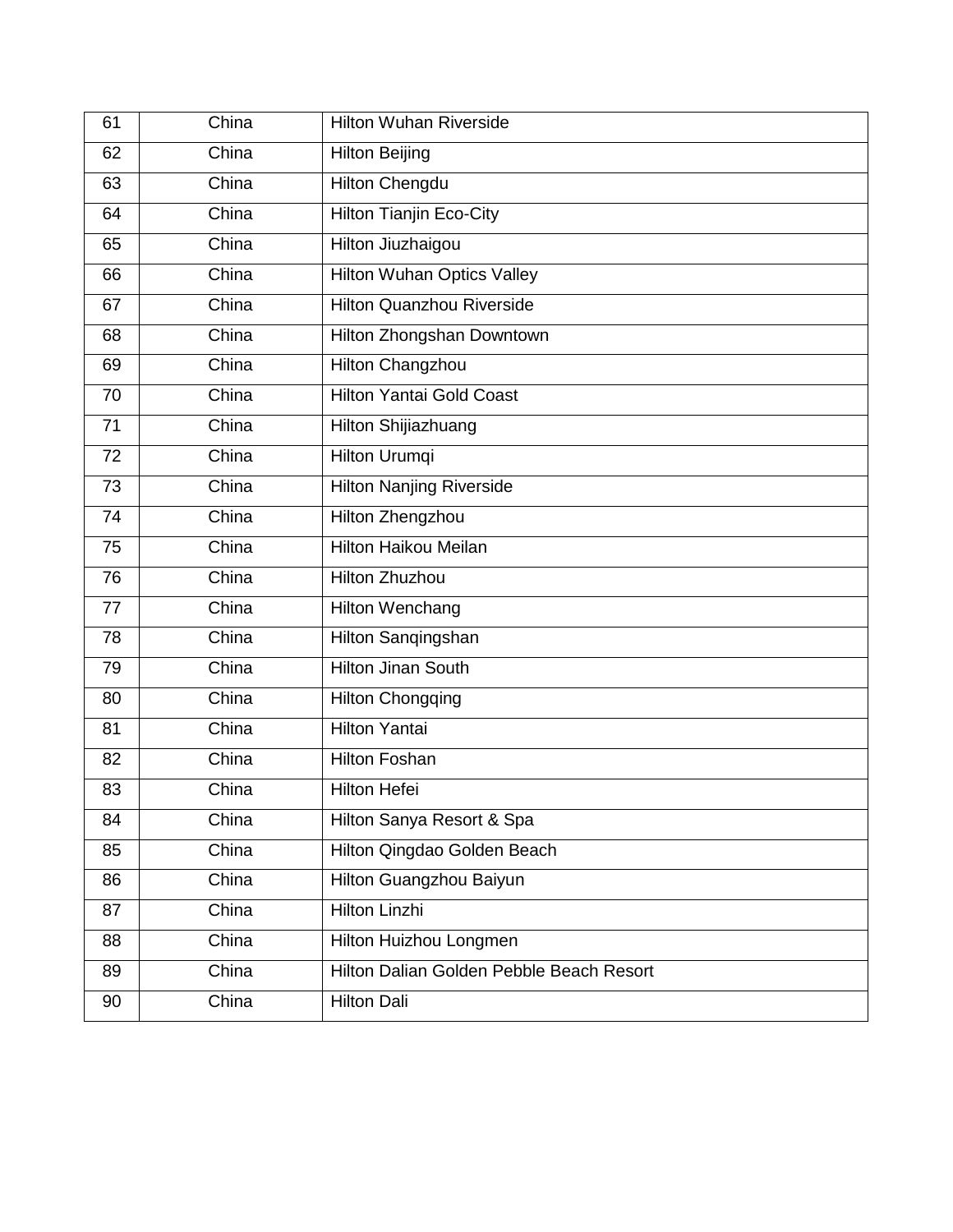| 91  | China | <b>Hilton Fuzhou</b>                         |
|-----|-------|----------------------------------------------|
| 92  | China | <b>Hilton Xiamen</b>                         |
| 93  | China | Hilton Zhoushan                              |
| 94  | China | Curio Xiamen                                 |
| 95  | China | Hilton Hangzhou Xiaoshan                     |
| 96  | China | Hilton Xi'an High-Tech Zone                  |
| 97  | China | <b>Hilton Shenyang</b>                       |
| 98  | China | Doubletree Huidong                           |
| 99  | China | Doubletree Hainan Xinglong Lakeside Resort   |
| 100 | China | Doubletree Qingdao Oriental Movie Metropolis |
| 101 | China | Curio Sanya Yazhou Bay                       |
| 102 | China | Hilton Garden Inn Sanya                      |
| 103 | China | Hilton Garden Inn Hangzhou Lu'niao           |
| 104 | China | Hilton Garden Inn Shangri-La                 |
| 105 | China | Hilton Garden Inn Qidong                     |
| 106 | China | Hilton Garden Inn Shiyan                     |
| 107 | China | Hilton Garden Inn Puchong                    |
| 108 | China | DoubleTree by Hilton Shanghai - Pudong       |
| 109 | China | DoubleTree Taipei Zhongshan                  |
| 110 | China | Hilton Shenzhen Shekou Nanhai                |
| 111 | China | Conrad Hangzhou                              |
| 112 | China | Hilton Chengdu Chenghua                      |
| 113 | China | Doubletree Benxi Resort                      |
| 114 | China | Hilton Wen'an                                |
| 115 | China | DoubleTree Shanghai Nanxiang                 |
| 116 | China | Hilton Garden Inn Zhuhai Hengqin             |
| 118 | India | <b>Conrad Pune</b>                           |
| 119 | India | <b>Conrad Bangalore</b>                      |
| 120 | India | Doubletree Gurgaon                           |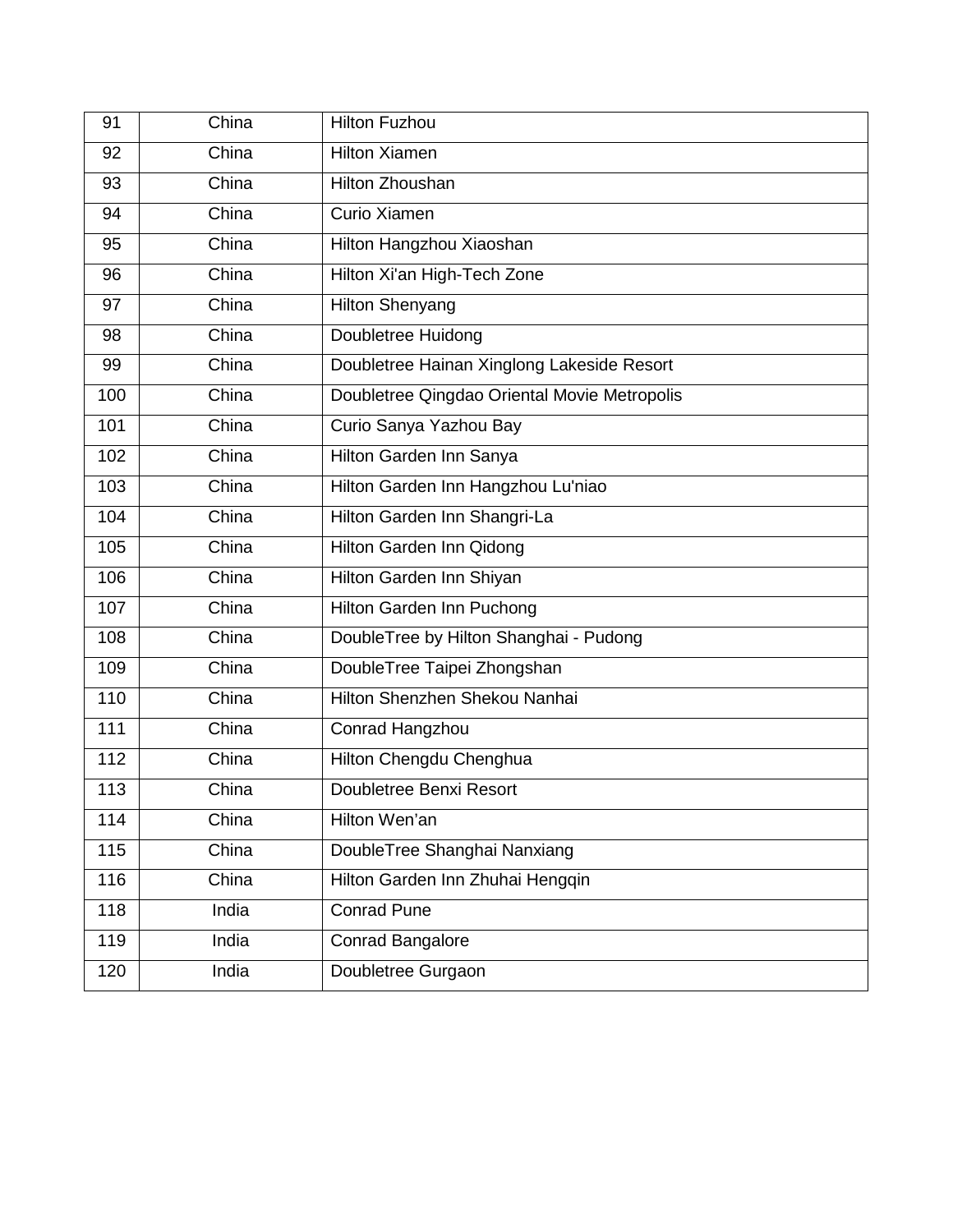| 121 | India       | Doubletree Suites Bangalore                                    |
|-----|-------------|----------------------------------------------------------------|
| 122 | India       | Doubletree Goa                                                 |
| 123 | India       | Doubletree Agra                                                |
| 124 | India       | Hilton Garden Inn Gurgaon                                      |
| 125 | India       | <b>Hilton Garden Inn Lucknow</b>                               |
| 126 | India       | <b>Hilton Garden Inn Saket</b>                                 |
| 127 | India       | Hilton Garden Inn Trivandrum                                   |
| 128 | India       | <b>Hilton Bangalore Embassy GolfLinks</b>                      |
| 129 | India       | Hilton Mumbai International Airport                            |
| 130 | India       | <b>Hilton Chennai</b>                                          |
| 131 | India       | <b>Hilton Jaipur</b>                                           |
| 132 | India       | Doubletree Pune - Chinchwad                                    |
| 133 | Indonesia   | Doubletree Jakarta Diponegoro                                  |
| 134 | Indonesia   | Hilton Garden Inn Bali Ngurah Rai Airport                      |
| 135 | Indonesia   | <b>Hilton Bali</b>                                             |
| 136 | Indonesia   | <b>Hilton Bandung</b>                                          |
| 137 | Malaysia    | Doubletree Johor Bahru                                         |
| 138 | Malaysia    | Doubletree Kuala Lumpur                                        |
| 139 | Malaysia    | <b>Hilton Kuala Lumpur</b>                                     |
| 140 | Malaysia    | Doubletree Melaka                                              |
| 141 | Malaysia    | Hilton Kota Kinabalu                                           |
| 142 | Malaysia    | <b>Hilton Kuching</b>                                          |
| 143 | Malaysia    | Hilton Petaling Jaya                                           |
| 144 | Malaysia    | Doubletree Penang Resort                                       |
| 145 | Malaysia    | Hilton Garden Inn Kuala Lumpur Jalan Tuanku Abdul Rahman South |
| 146 | Malaysia    | Hilton Garden Inn Kuala Lumpur Jalan Tuanku Abdul Rahman North |
| 147 | Maldives    | Curio SAii Lagoon Maldives (scheduled to open August 2019)     |
| 148 | Myanmar     | Hilton Nay Pyi Taw                                             |
| 149 | Myanmar     | <b>Hilton Mandalay</b>                                         |
| 150 | Philippines | <b>Hilton Manila</b>                                           |